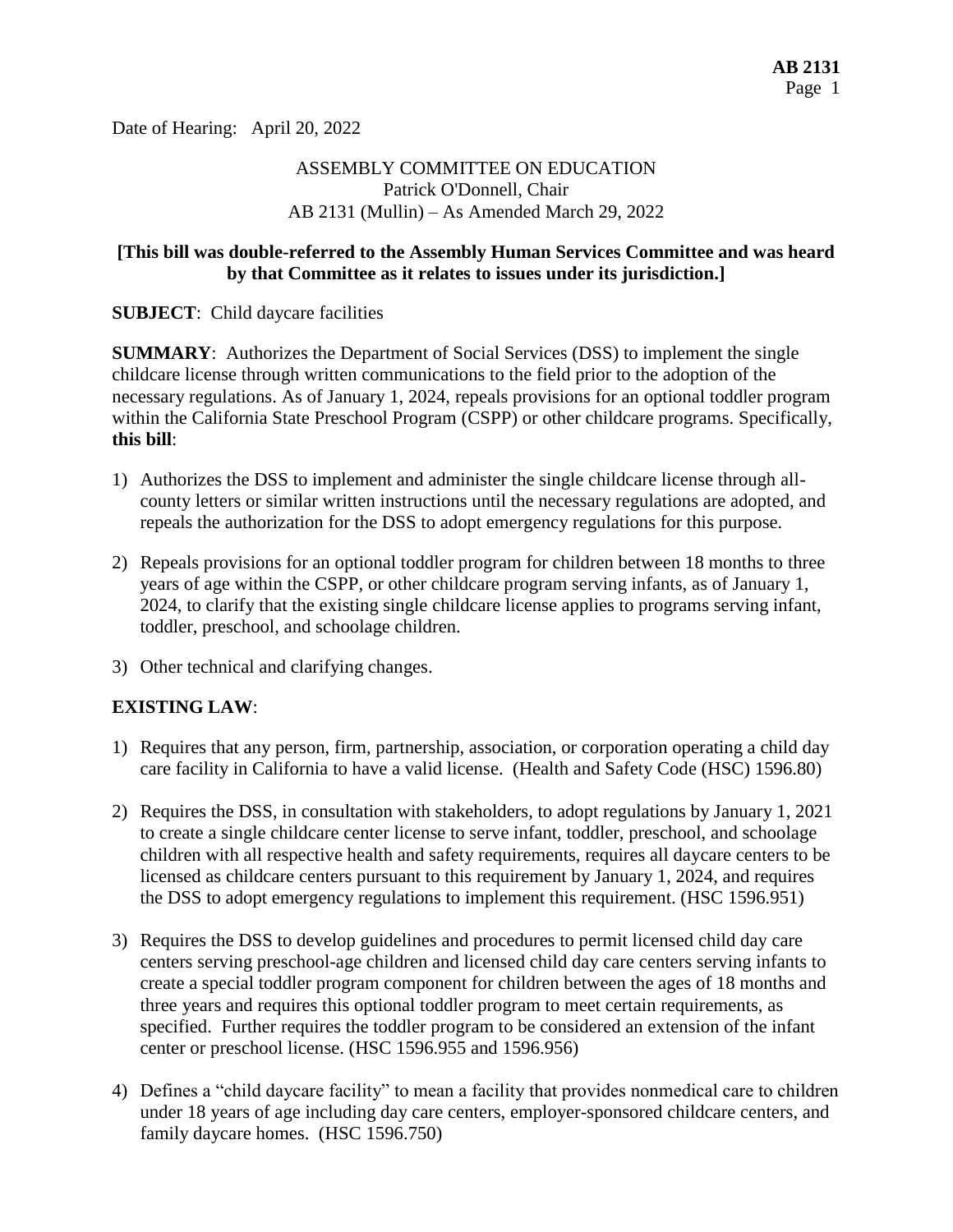- 5) Defines a "daycare center" to include any child daycare facility other than a family daycare home, including infant centers, preschools, extended daycare facilities, and school-age childcare centers. (HSC 1596.76)
- 6) Establishes the Early Education Act, under the direction of the Superintendent of Public Instruction (SPI), to provide an inclusive and cost-effective preschool program that provides high quality learning experiences, coordinated services, and referrals for families to access health and social-emotional support services through full and part-day programs located in childcare centers or family childcare homes. (Education Code (EC) Section 8235)
- 7) Requires the DSS to administer general childcare and development programs to provide age and developmentally appropriate activities for children, supervision, parenting education and involvement, social services, health services, nutrition, and training and career ladder opportunities. (Welfare and Institutions Code (WIC) 10240)

## **FISCAL EFFECT**: Unknown

## **COMMENTS**:

*This bill updates statutory language relating to childcare licensing.* This bill would remove outdated language regarding the optional toddler program within the CSPP or childcare programs serving infants given the requirement to implement a single license for childcare providers by January 1, 2024. The bill also deletes the authorization for the DSS to adopt emergency regulations to administer the single license requirement, and instead authorizes the DSS to do so via all-county letters or similar written instructions until regulations are adopted.

*Need for the bill.* According to the author, "Childcare has always been an integral part of California's economy and further streamlining that system for parents and providers is a win for the state. The approaching implementation of AB 605, (Mullin, 2018) modernizes the childcare licensing system in California by creating a single license and negates the need for language regarding the toddler option in statute. AB 2131 resolves this issue while providing the DSS the flexibility to fully implement the single-license program through an all-county letter."

*California has a complex system of early childhood programs. California's system of* subsidized early care and education (ECE) is made up of a complex system of programs serving children from birth through 13 years, funded through a mix of federal and state dollars, and administered through a mixed delivery system by LEAs, community-based providers, and family childcare providers including, but not limited to:

- General Child Care and Development Programs include center-based or family childcare home care, provide part or full-time care for children from 0-5 years and out-of-school care for school age children up to age 13 from income eligible families who have a need for care;
- Alternative Payment Programs (APP) provide voucher-based childcare subsidies to lowincome parents to access childcare through a wide range of providers. Includes vouchers offered through California's state welfare program, California Work Opportunity and Responsibility to Kids (CalWORKs), those for working families, as well as programs specifically for migrant children;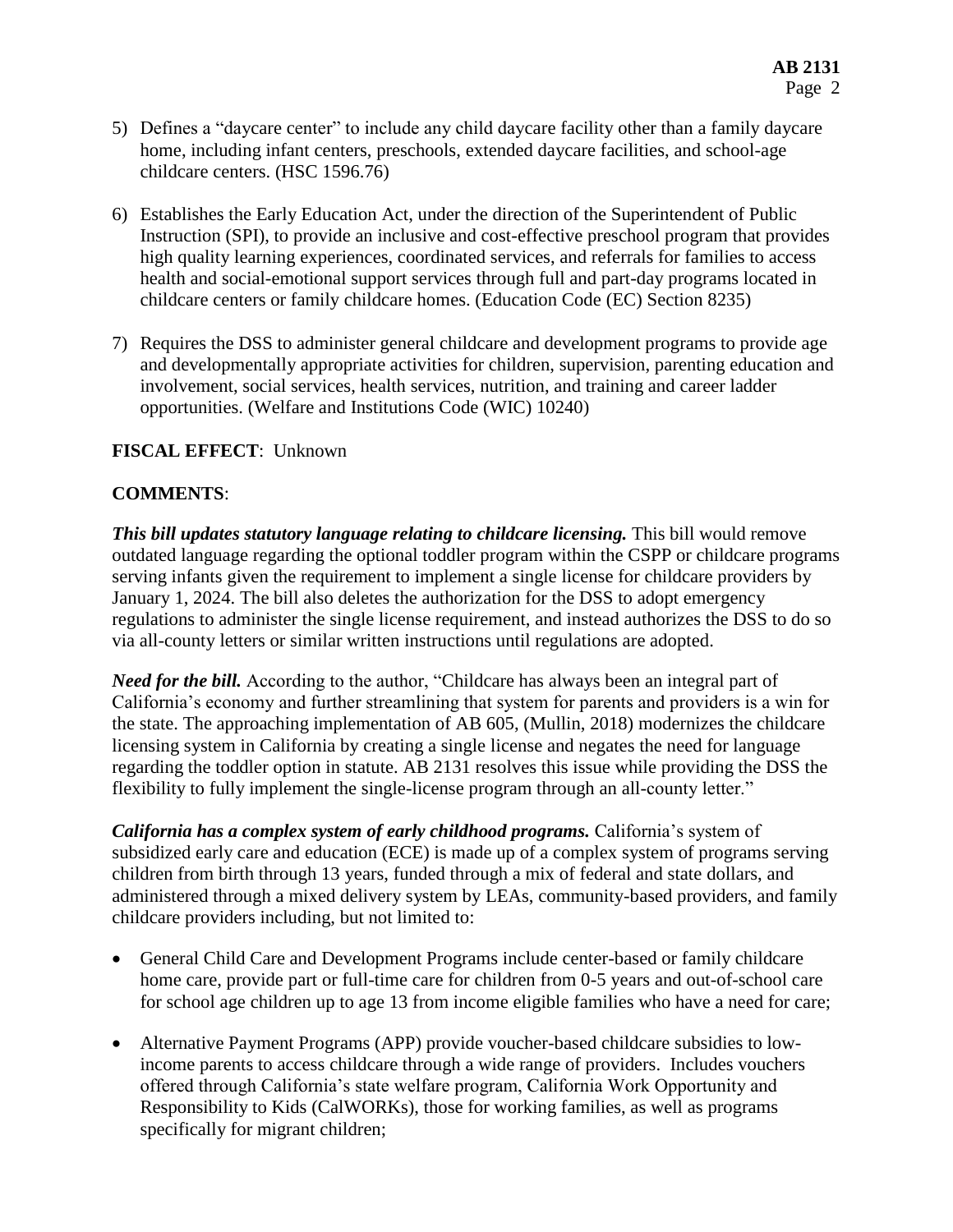- CSPP provides center-based preschool for 3- and 4-year-old children from income eligible families, or who are otherwise eligible;
- Family Childcare Home Education Networks (FCCHENs) provide childcare and development services in family childcare home settings. CDE contracts with FCCHEN contractors to provide ongoing training and support to network providers in order to assist these family childcare home providers in offering early education and childcare to eligible families with children ages birth through 13 years of age; and
- Head Start and Early Head Start are federally-funded preschool and child development programs serving children from families with incomes below the federal poverty level, and offer education, childcare, extensive family engagement, and wraparound services.

The 2021 Budget Act funded a total of 153,299 preschool slots (part-day and full-day) as well as 78,271 general childcare slots (center-based and FCCHEN), and 129,332 APP vouchers.

*Transition of childcare programs.* The Budget Act of 2020 required that many childcare programs be transferred from the CDE to the DSS as of July 1, 2021. This change is meant to, among other things, reduce administrative and other barriers to program access so that programs and providers can focus on positive child and family outcomes and help meet the goals of the Master Plan for Early Learning and Education. Through this transition, CSPP and transitional Kindergarten (TK) remain at the CDE, while those programs primarily serving younger children, including general childcare, are moved to the DSS.

*Childcare licensing through the DSS.* The licensure, maintenance, and operation of child daycare centers and family daycare homes in the state are governed by the California Child Daycare Facilities Act. This law and the corresponding regulations establish, among other things, general health and safety requirements, staff-to-child ratios, and provider training requirements for licensed childcare. The DSS's Child Care Licensing Program, within the Community Care Licensing Division (CCLD), is charged with ensuring licensed childcare facilities meet health and safety standards through monitoring facilities, providing technical assistance, and establishing partnerships with providers, parents, and the childcare community.

At the current time, separate licenses are required for serving infant, preschool, and school age children. Infant care centers serve children who are less than two years old. Preschool childcare centers serve children from the age of two to when they start school, and school-age childcare centers serve children who have entered the first grade or are in a childcare program exclusively for children in kindergarten and above. Infant care centers and school-age centers may also offer a toddler component, as an extension of their existing licenses. The toddler component permits care of children 18 months to three years old. The process for obtaining approval of a toddler component is slightly streamlined from the licensing process, but it does require a site inspection.

Owner/operators of centers serving all three populations (infant, preschool and school-age) must get three licenses and undergo separate licensure, inspection and compliance processes for each license they hold. Such centers may be designated a "combination center," and they must be owned and operated by one licensee and operating at a common address. In addition, as previously mentioned, they may also include a toddler component.

In addition to initial license approval, CCLD is required to conduct unannounced site visits of all licensed child daycare facilities and homes. CCLD conducts random inspections of 30% of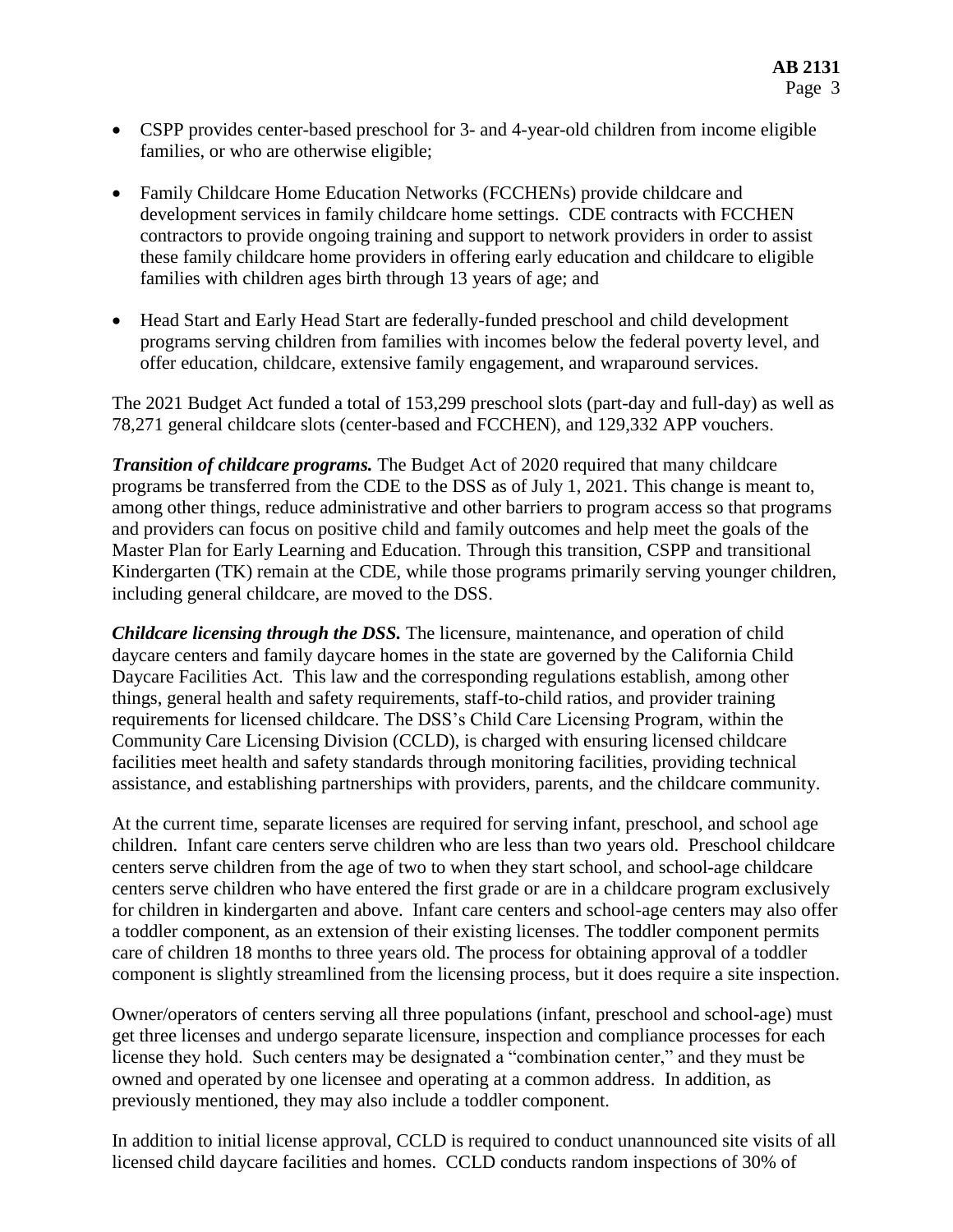facilities annually, and each facility must be visited at least once every three years. However, some exceptions trigger more frequent inspections. Under the current program rules, combination centers are subject to multiple inspections because each license is treated independently for purposes of inspections. While not required, CDSS states that it makes a concerted effort to perform inspections for each license type operating within a combination center at the same time. In other words, if a combination center has a license to operate infant and preschool centers, CDSS staff would conduct inspections of both centers during a single site visit.

Previously enacted legislation, AB 605 (Mullin) Chapter 574, Statutes of 2018, requires the DSS to implement a single childcare license for programs serving infants, toddlers, preschool, and school-age children by January 1, 2021, and requires all daycare centers to possess this license by January 1, 2024. This single childcare center license allows licensed providers to obtain one license and select which age group or groups they wish to serve. A single license promotes greater continuity of care for children and parents being served in childcare centers. The single license supports an ongoing relationship between parents, children and their care providers without having to transition children to a new group or new caregiver based solely on the child's birthdate.

**Recommended Committee amendments. Staff recommends that the bill be amended to require** DSS to consult with the CDE regarding any potential impacts on the CSPP administered by the CDE.

*Arguments in support.* Head Start California, a co-sponsor of the bill notes, "Currently, California issues distinct child care licenses for infants and preschool-age care. Both infant providers and preschool providers have the option of expanding their program to serve children ages 18-36 months with a special licensing component known as the toddler option. Assembly Bill (AB) 605 (Mullin) consolidated the multiple licenses into a single child care license. CDSS is working on regulations to implement the new comprehensive licenses by January 1, 2024. However, when AB 605 was passed, language regarding the toddler option remained in statute. This was necessary to ensure that providers could continue serving toddlers during the period of transition while the new licenses were developed. Now that regulations for the new single license are prepared, the language for the toddler option is no longer needed and is a barrier to issuing the new licenses. AB 2131 will address this issue by removing this language from statute. The flexibility provided by a single license will be welcomed by early learning and care providers, who indicate that being able to serve varying ages of children is critical to permitting their businesses to remain open and successful. With the expansion of Transitional Kindergarten, the need for increased flexibility for providers to shift to serving younger children is particularly needed. This bill will also give the DSS the authority to implement the new license for all providers via All County Letter while regulations are being developed, allowing the new licenses to be more promptly implemented."

*Related legislation.* AB 605 (Mullin) Chapter 574, Statutes of 2018, requires the DSS to implement, through the adoption of regulations, a childcare center license to serve infant, toddler, preschool, and school-age children by January 1, 2021, and requires all daycare centers to possess this license by January 1, 2024.